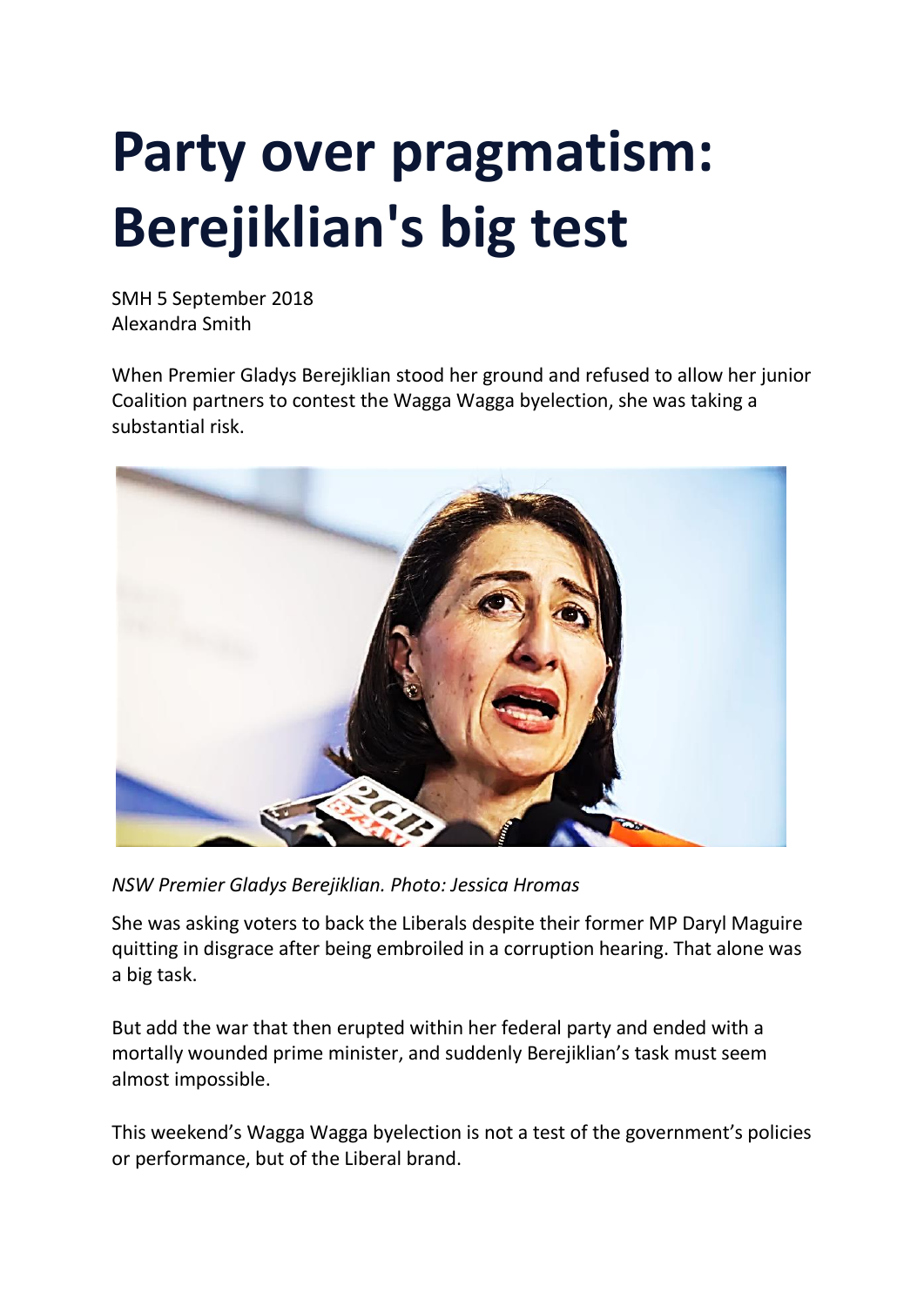Neither problems were of the Preimer's making, but she has been caught in the fallout. And there is no doubt Berejiklian is increasingly nervous. So, she should be.

The Liberals are facing a serious threat from a high-profile independent. [Joe](https://www.smh.com.au/politics/nsw/high-profile-independent-has-liberals-nervous-in-wagga-wagga-byelection-20180820-p4zymi.html) [McGirr](https://www.smh.com.au/politics/nsw/high-profile-independent-has-liberals-nervous-in-wagga-wagga-byelection-20180820-p4zymi.html) is a local surgeon who has run the emergency department of the town's hospital as well as worked in health administration.

McGirr contested Wagga Wagga in 2011 and scored 30 per cent of the vote.

Polling from parties such as the Shooters, Fishers and Farmers has the Liberal candidate Julia Ham on about 28 per cent. If accurate, the Liberals cannot win.

Berejiklian, with the encouragement of factional warlords, insisted on running a Liberal candidate in Wagga Wagga, despite being on the backfoot. She put the party before pragmatism.

Not only had Maguire fallen from grace, but it took weeks for him to finally resign from Parliament. Berejiklian allowed the saga to drag on, and it reportedly took former premier, Barry O'Farrell, to eventually force Maguire to quit.

The Nationals made it clear that after Maguire's damaging behaviour, they had a right to run in the seat. But Berejiklian would not budge.

The executive of the Nationals was determined. Vocal members were demanding that Wagga Wagga should be a Nationals seat. The federal seat of Riverina overlaps Wagga Wagga and is held by Nationals leader and Deputy Prime Minister Michael McCormack.

In the end, for the sake of harmony, their NSW leader John Barilaro intervened, and the Liberals got their way. But it may be a win Berejiklian regrets.

At taxpayers' expense, a long line of ministers has been paraded through Wagga Wagga day after day with announcements.

They can get away with it because it is classed as government business.

In one month alone, more than \$100 million has been promised to the town.

Berejiklian has visited at least weekly and MPs, some of them begrudgingly, are expected to lend a hand on the ground.